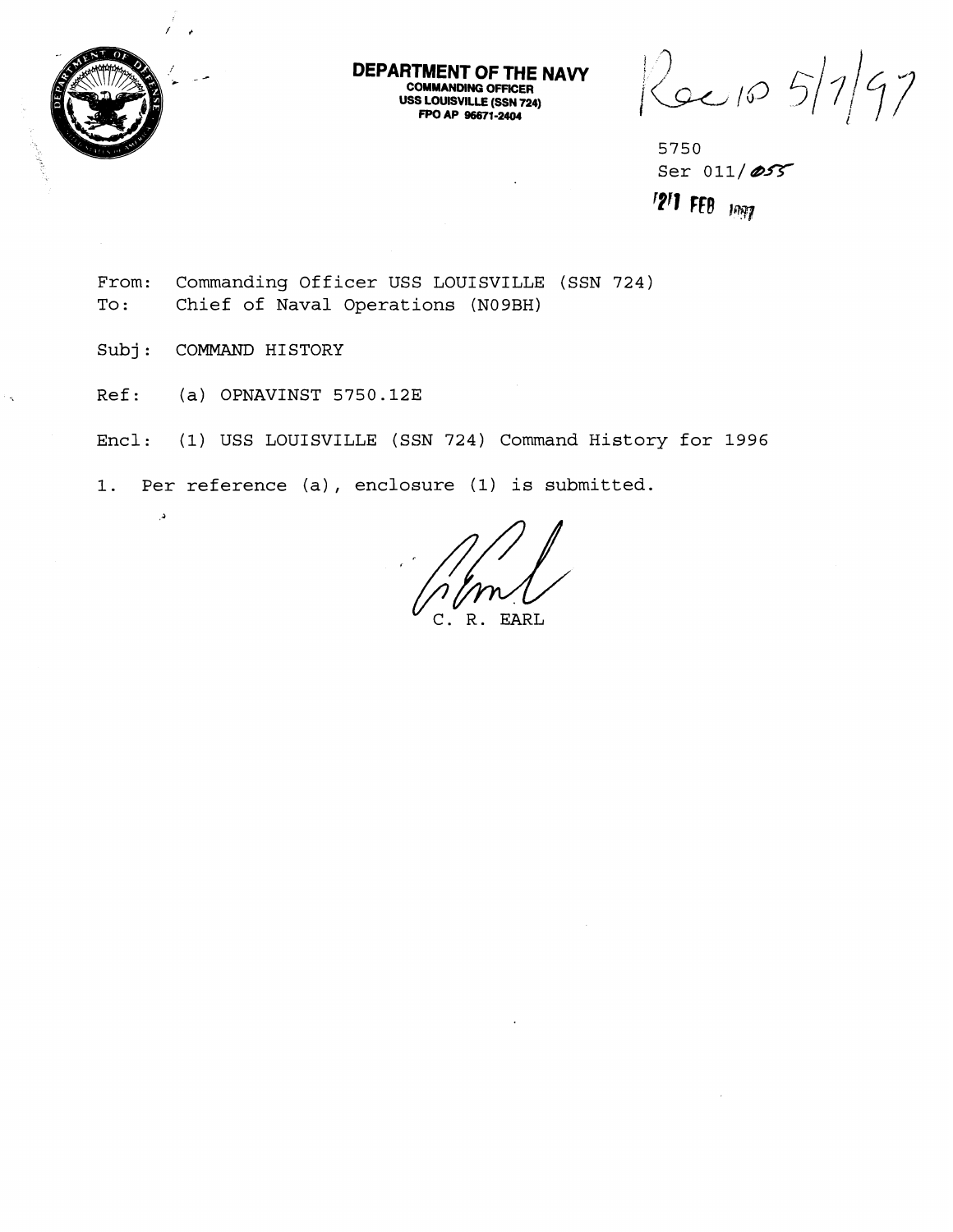## USS LOUISVILLE (SSN 724) COMMAND HISTORY 1996

| <b>PART</b>  | <b>SUBJECT</b>                       | <b>PAGE</b> |
|--------------|--------------------------------------|-------------|
|              | COMMAND COMPOSITION AND ORGANIZATION |             |
|              | Mission Statement                    | $1 - 1$     |
|              | History Statement                    | $1 - 1$     |
|              | Organizational Structure             | $1 - 1$     |
|              | Name of Incumbent Commanding Officer | $1 - 1$     |
|              | Home port                            | $1 - 1$     |
| 2            | CHRONOLOGY/NARRATIVE                 | $2 - 1$     |
| $\mathbf{R}$ | SUPPORTING DOCUMENTATION             |             |
|              | Biography of Commanding Officer      | $3 - 1$     |
|              | Welcome Aboard Pamphlet              | $3 - 2$     |
|              | Assorted Photographs (2)             | $3 - 3$     |

 $\ddot{\phantom{a}}$ 

 $\sim 10^7$ 

 $\mathcal{A}^{\text{max}}_{\text{max}}$ 

Encl **(1)** 

 $\sim 10^{-11}$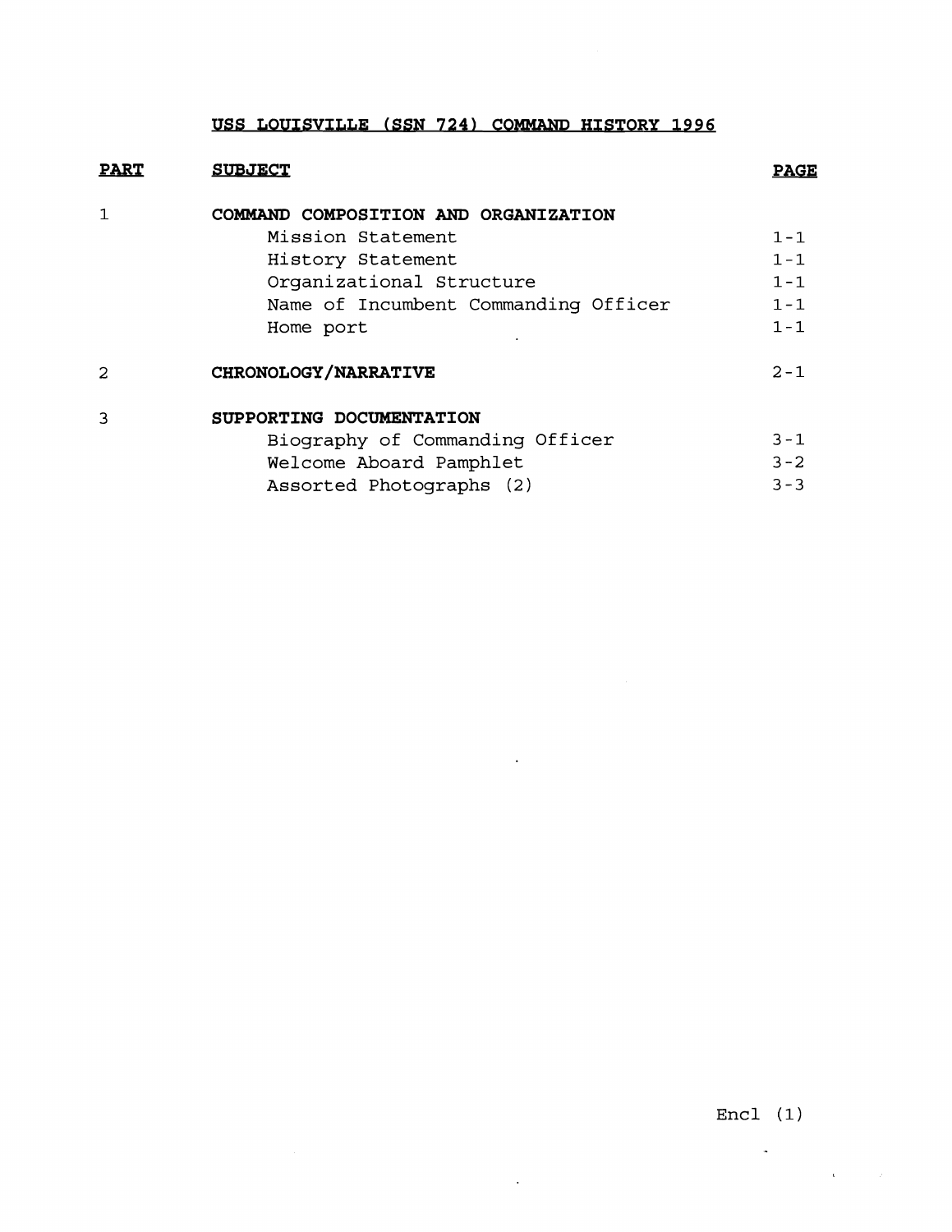## COMMAND COMPOSITION AND ORGANIZATION

1. MISSION STATEMENT. USS LOUISVILLE's mission is to provide a formidable platform which can operate independently or in support of a carrier battle group to protect the interests of the United States and its allies. Tactical employment roles include Antisubmarine Warfare, Anti-Surface Warfare, Strike Warfare, Intelligence and Warning and Special Forces Warfare - all can be accomplished while remaining submerged and undetected.

2. HISTORY STATEMENT. The USS LOUISVILLE is the thirty-fifth LOS ANGELES class submarine to enter the submarine fleet. USS LOUISVILLE was constructed by the Electric Boat Division of General Dynamics Corporation in Groton, Connecticut. USS LOUISVILLE is named for the city of Louisville, Kentucky and is the fourth United States Ship to bear this name. Major milestones in the new construction period of the ship were as follows :

| Keel Laid    | $\overline{\phantom{0}}$ | 16 September 1984 |
|--------------|--------------------------|-------------------|
| Launched     | $\overline{\phantom{0}}$ | 14 December 1985  |
| Commissioned | $\overline{\phantom{0}}$ | 08 November 1986  |

The ship's sponsor is Mrs. Betty Ann McKee, wife of retired Admiral Kinnaird R. McKee, former Director of Naval Nuclear Propulsion.

3. **ORGANIZATIONAL STRUCTURE**. The USS LOUISVILLE is one of the units under the responsibility of Commander Submarine Squadron SEVEN at Naval Submarine Base, Pearl Harbor, Hawaii. On board, the Commanding Officer is assisted in carrying out the ship's mission by the Executive Officer, four Department Heads, eight Division Officers and a crew of 130.

4. NAME OF COMMANDING OFFICER/DATE ASSUMED COMMAND. Commander Christopher **R.** Earl, U.S. Navy/l2 January 1994

**5. HOME PORT OF SHIP.** USS LOUISVILLE is currently home ported in Pearl Harbor, Hawaii.